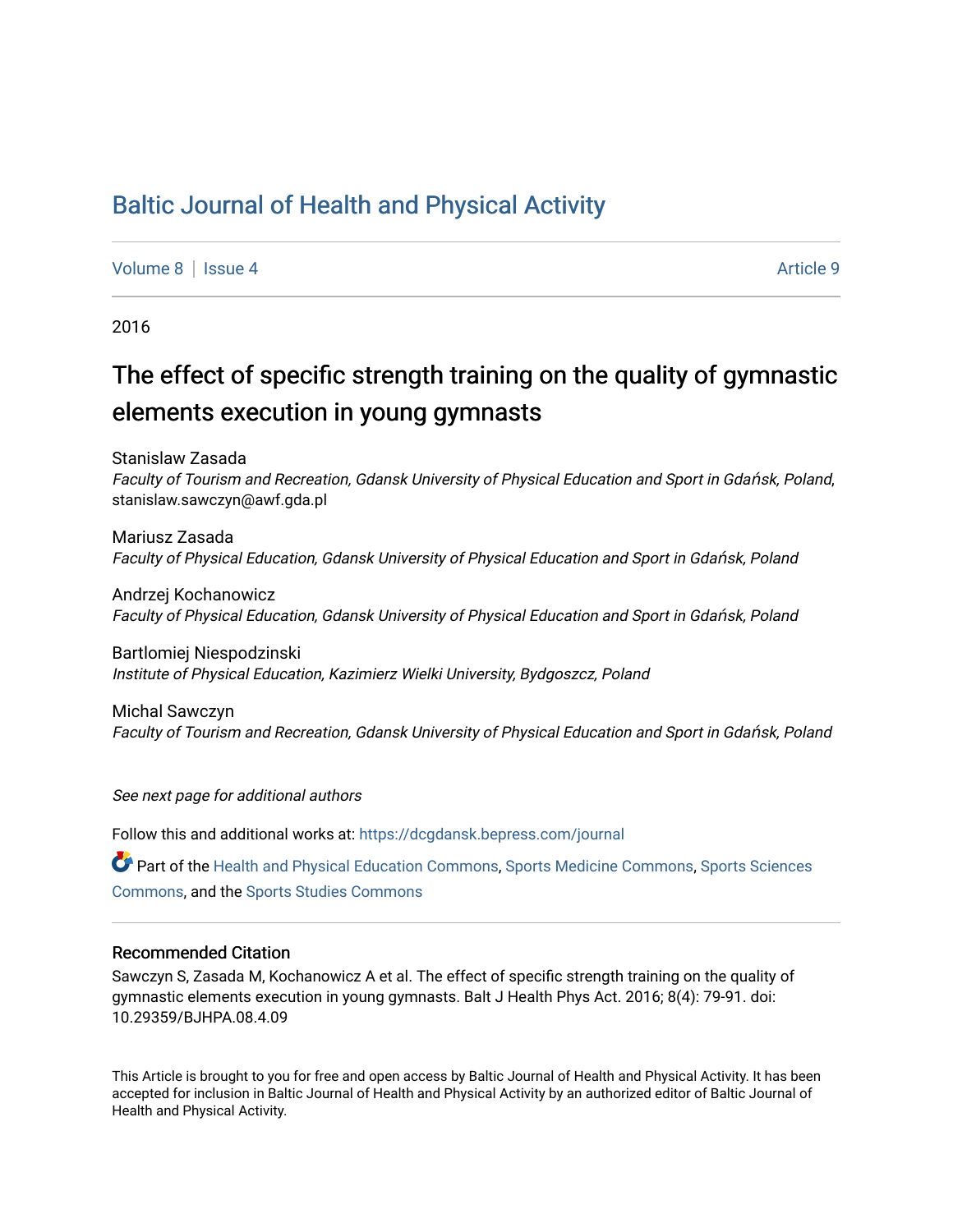## The effect of specific strength training on the quality of gymnastic elements execution in young gymnasts

## Authors

Stanislaw Zasada, Mariusz Zasada, Andrzej Kochanowicz, Bartlomiej Niespodzinski, Michal Sawczyn, and Viktor Mishchenko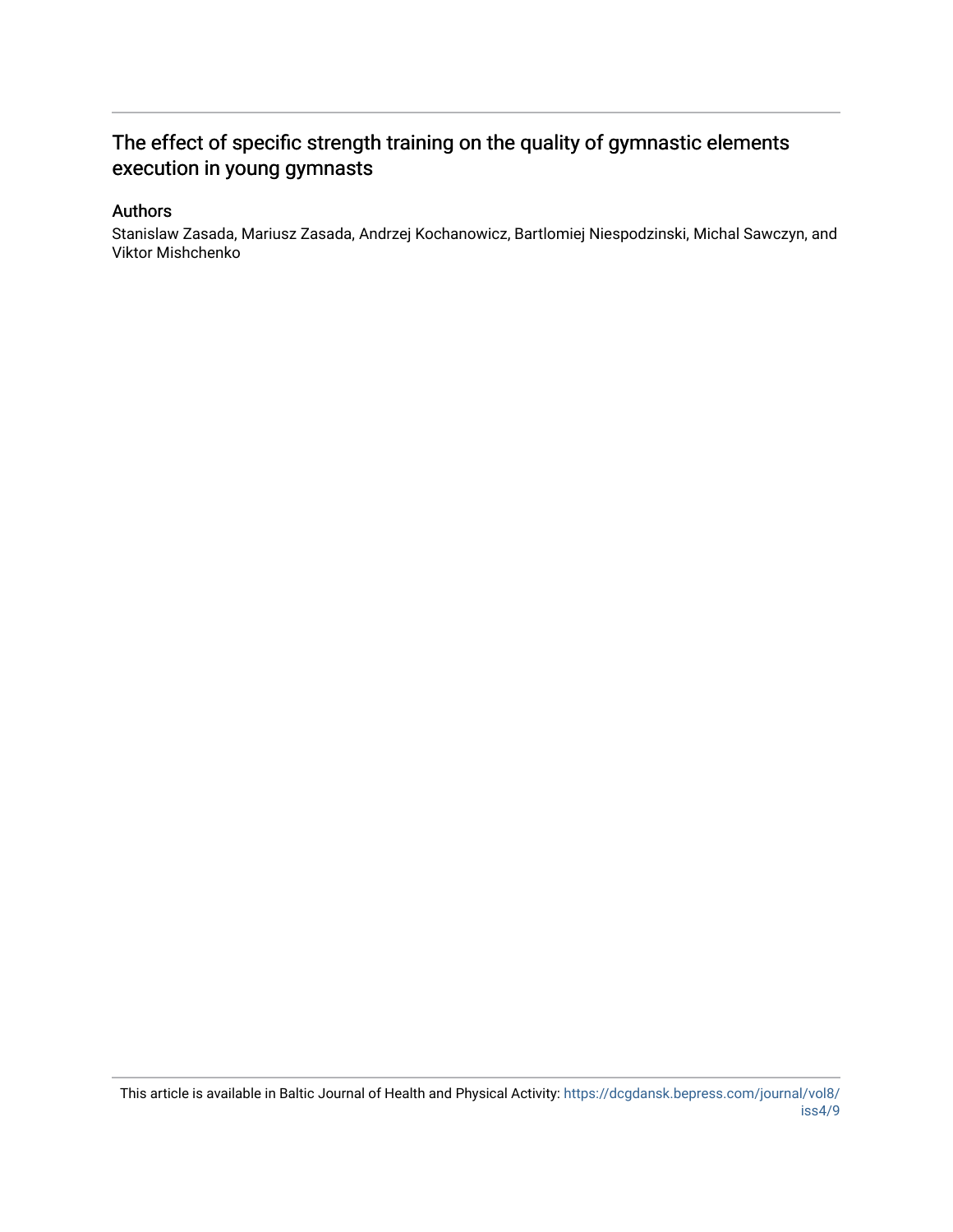**Authors' Contribution:**

**A** Study Design **B** Data Collection **C** Statistical Analysis **D** Data Interpretation **E** Manuscript Preparation **F** Literature Search **G** Funds Collection

# **The effect of specific strength training on the quality of gymnastic elements execution in young gymnasts**

**Stanisław Sawczyn1 ABDEF, Mariusz Zasada2 ABDEF, Andrzej Kochanowicz2 BCDEG, Bartłomiej Niespodziński3 BCDEG, Michał Sawczyn1 BCDF, Viktor Mishchenko2 ABDE**

- <sup>1</sup> Faculty of Tourism and Recreation, Gdansk University of Physical Education and Sport in Gdańsk, Poland
- 2 Faculty of Physical Education, Gdansk University of Physical Education and Sport in Gdańsk, Poland
- <sup>3</sup> Institute of Physical Education, Kazimierz Wielki University, Bydgoszcz, Poland

| <b>abstract</b>         |                                                                                                                                                                                                                                                                                                                                                                                                                                                                                                                                                                                                                                        |
|-------------------------|----------------------------------------------------------------------------------------------------------------------------------------------------------------------------------------------------------------------------------------------------------------------------------------------------------------------------------------------------------------------------------------------------------------------------------------------------------------------------------------------------------------------------------------------------------------------------------------------------------------------------------------|
| <b>Background</b>       | The aim of the study was to determine the effect of specific gymnastics strength<br>training on the quality of technical indicators of gymnastic elements in young gymnasts.                                                                                                                                                                                                                                                                                                                                                                                                                                                           |
| <b>Material/Methods</b> | The study involved 24 gymnasts aged 12-13 years ( $n = 11$ ) and 13-15 ( $n = 13$ ). Among<br>the participants were the winners and medalists of the Polish Championship competitions.<br>The duration of the gymnasts' sports training was 5-8 years. We evaluated the impact of<br>changing the strength capabilities by using a specific strength training program in order<br>to improve the quality of the performance of selected gymnastic elements. Indicators of<br>maximum static strength (isometric) and dynamic strength were established on the basis of<br>the system torque Ergo and Ergo Power Meter (Globus, Italy). |
| <b>Results</b>          | The data show that the technique can improve performance not only by the overall increase<br>in strength, but also at the expense of mastering the specific strength forms required to<br>perform a specific gymnastic element. This can be done by the specialization of dynamic<br>characteristics of the development of muscle tone and its various varieties: intramuscular,<br>intermuscular coordination and probably the economization of motor units requirement.                                                                                                                                                              |
| <b>Conclusions</b>      | The collected data also indicate that the realization of strength abilities of young gymnasts<br>is closely linked to education and improvement of skills and motor habits. Various aspects of<br>strength abilities gymnasts according to the nature of their content are also characterized<br>by high specificity of their mutual relations.                                                                                                                                                                                                                                                                                        |
| Key words               | Strength training, artistic gymnastics, young gymnasts                                                                                                                                                                                                                                                                                                                                                                                                                                                                                                                                                                                 |
| article details         |                                                                                                                                                                                                                                                                                                                                                                                                                                                                                                                                                                                                                                        |

#### **article details**

| <b>Article statistics</b>    | Word count: 5,251; Tables: 5; Figures: 0; References: 30                                                                                                                                                                                                                                                                                                                                                                                                                                                                                                                                                                                                                                                                                                                                             |
|------------------------------|------------------------------------------------------------------------------------------------------------------------------------------------------------------------------------------------------------------------------------------------------------------------------------------------------------------------------------------------------------------------------------------------------------------------------------------------------------------------------------------------------------------------------------------------------------------------------------------------------------------------------------------------------------------------------------------------------------------------------------------------------------------------------------------------------|
|                              | Received: October 2016; Accepted: November 2016; Published: December 2016                                                                                                                                                                                                                                                                                                                                                                                                                                                                                                                                                                                                                                                                                                                            |
| <b>Full-text PDF:</b>        | http://www.balticsportscience.com                                                                                                                                                                                                                                                                                                                                                                                                                                                                                                                                                                                                                                                                                                                                                                    |
| Copyright                    | © Gdansk University of Physical Education and Sport, Poland                                                                                                                                                                                                                                                                                                                                                                                                                                                                                                                                                                                                                                                                                                                                          |
| Indexation:                  | AGRO, Celdes, CNKI Scholar (China National Knowledge Infrastructure), CNPIEC, De Gruyter - IBR (International<br>Bibliography of Reviews of Scholarly Literature in the Humanities and Social Sciences), De Gruyter - IBZ<br>(International Bibliography of Periodical Literature in the Humanities and Social Sciences), DOAJ, EBSCO - Central<br>& Eastern European Academic Source, EBSCO - SPORTDiscus, EBSCO Discovery Service, Google Scholar, Index<br>Copernicus, J-Gate, Naviga (Softweco, Primo Central (ExLibris), ProQuest - Family Health, ProQuest - Health &<br>Medical Complete, ProQuest - Illustrata: Health Sciences, ProQuest - Nursing & Allied Health Source, Summon<br>(Serials Solutions/ProQuest, TDOne (TDNet), Ulrich's Periodicals Directory/ulrichsweb, WorldCat (OCLC) |
| <b>Funding:</b>              | The study has been conducted within the framework of the Polish Ministry of Science and Higher Education Grant<br>No. 0018/R53/2015/53 - Gdansk University of Physical Education and Sport.                                                                                                                                                                                                                                                                                                                                                                                                                                                                                                                                                                                                          |
| <b>Conflict of interest:</b> | Authors have declared that no competing interest exists.                                                                                                                                                                                                                                                                                                                                                                                                                                                                                                                                                                                                                                                                                                                                             |
| <b>Corresponding author:</b> | Bartłomiej Niespodziński; Institute of Physical Education, Kazimierz Wielki University; Poland, ul. Sportowa 2,<br>85-091 Bydgoszcz, Poland; e-mail: bar.niespodzinski@wp.pl                                                                                                                                                                                                                                                                                                                                                                                                                                                                                                                                                                                                                         |
| <b>Open Access License:</b>  | This is an open access article distributed under the terms of the Creative Commons Attribution-Non-commercial<br>4.0 International (http://creativecommons.org/licenses/by-nc/4.0/), which permits use, distribution, and<br>reproduction in any medium, provided the original work is properly cited, the use is non-commercial and is<br>otherwise in compliance with the license.                                                                                                                                                                                                                                                                                                                                                                                                                 |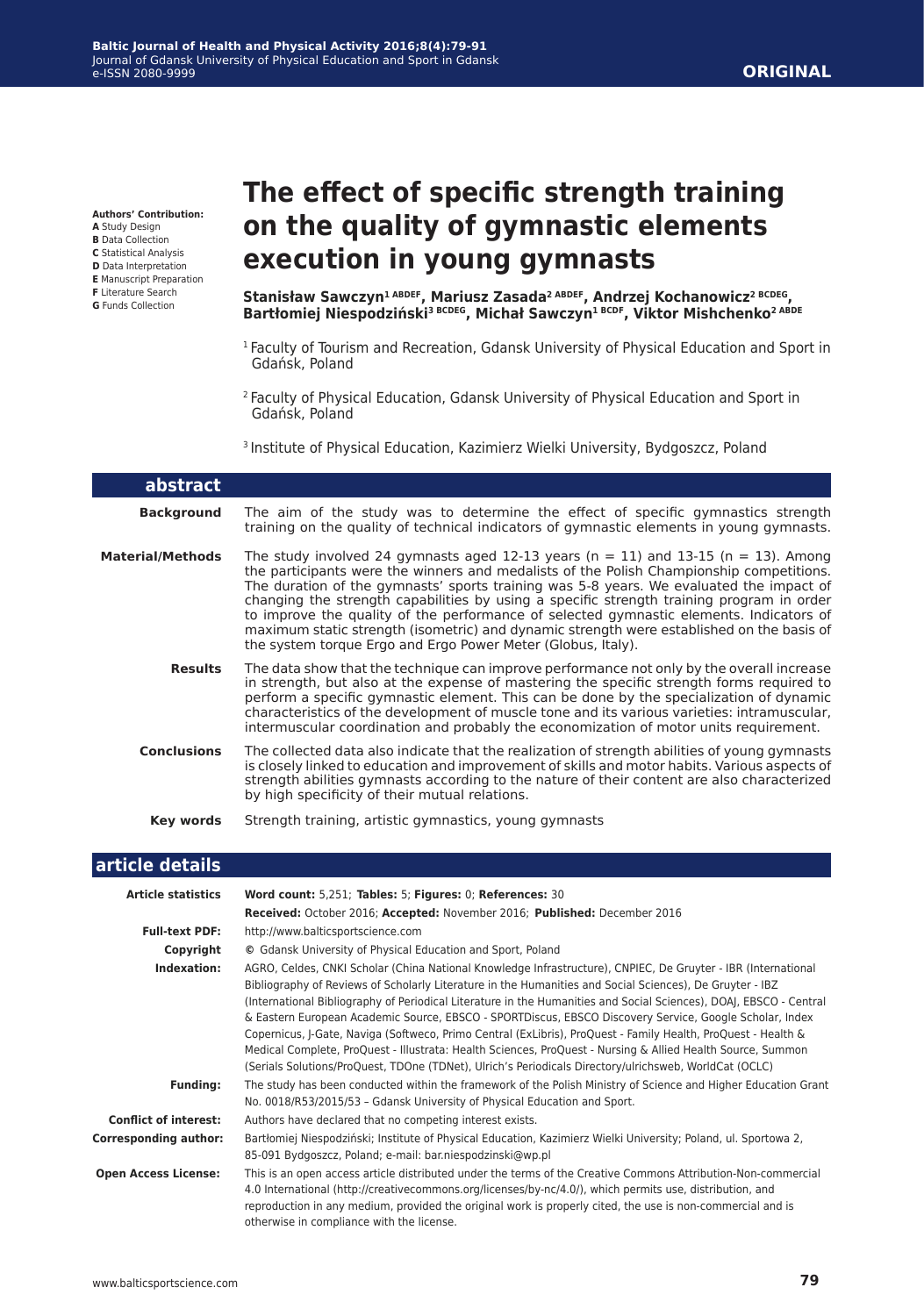## **introduction**

Physical preparation (PP) is an inherent part of the development process of elite athletes in virtually every specialization. In recent years, considerable success in deepening the essence of PP as the basis for technical excellence sports and individual components of the training loads in sport has been achieved [1, 2, 3, 4, 5]. It should be emphasized that among various sports, defining the contribution of PP is a very complex task. Especially in sports that consist of a plurality of competition requiring different properties in a movement structure [6, 7, 8, 9]. Artistic gymnastics is a such sport. Moreover, in such sports development of a high technical level requires PP that ensures a broad and comprehensive basis for the implementation of diverse and different in terms of structure exercises in each competition [10, 11, 12]. The concept of PP in gymnastics should firstly take in account meeting certain conducive conditions that improve the capacity of coordination carried out in of the technical preparation [12, 13, 14, 15, 16]. Mastering individual elements and gymnastic routines, which are based on precise coordination of movements of the whole body and its parts, requires a considerable degree of realization of individual potential strength and strength endurance [5, 17, 18, 19, 20]. Besides, it is known that an increase in the cross-sectional surface area of the muscle is fundamental for the maximal improvement in strength in young and adults [19, 21, 22]. The main demands in artistic gymnastics are related to muscle power and strength with significantly mobilizing coordination possibilities. In terms of strength, gymnasts are amongst the strongest athletes when strength is measured (relative strength) in relation to the body weight [18]. This has being demonstrated by their ability to support and move their body mass through various dynamic or static positions [16]. Especially the muscle strength of upper limbs is very important for vaulting, pommel horse, parallel bars, and rings especially for static hold elements, e.g. iron cross, inverted cross and swallow. The muscle size is important for strength, but gymnastics conditioning must not become body building [17, 18, 23]. Therefore, strength improvement is ultimately limited by the muscle size and the muscle cross-sectional area. Training to increase the muscle size and strength is important, but the maximum strength from the minimum size is the most important training goal in gymnastics [17, 18, 24]. Hypertrophy must be kept within strict limits to keep the power-to-body-mass ratio of the gymnast as high as possible [19, 25, 26].

Therefore, sports activities should not be conducted at the limit of strength, in order to get the highest level of technique, even if the gymnast mastered it very well. This implies the need to create specific potential of strength capabilities in the PP process to meet proper requirements of training and competition activities [1, 5, 10].

When securing specific preparation for the implementation of motor skills in technical elements of the different structure of movement, there are some restrictions determined by the insufficient examination of this matter. Currently, with the help of the PP measures within performance techniques of various elements and gymnastic exercises can eventually be guided only by preparation of motor skills due to the limited number of indicators used. To assess the participation of motor skills in the indicators of gymnastic elements of technical performance, the importance of specific directions of strength development possibilities is analysed. In the process of physical preparation in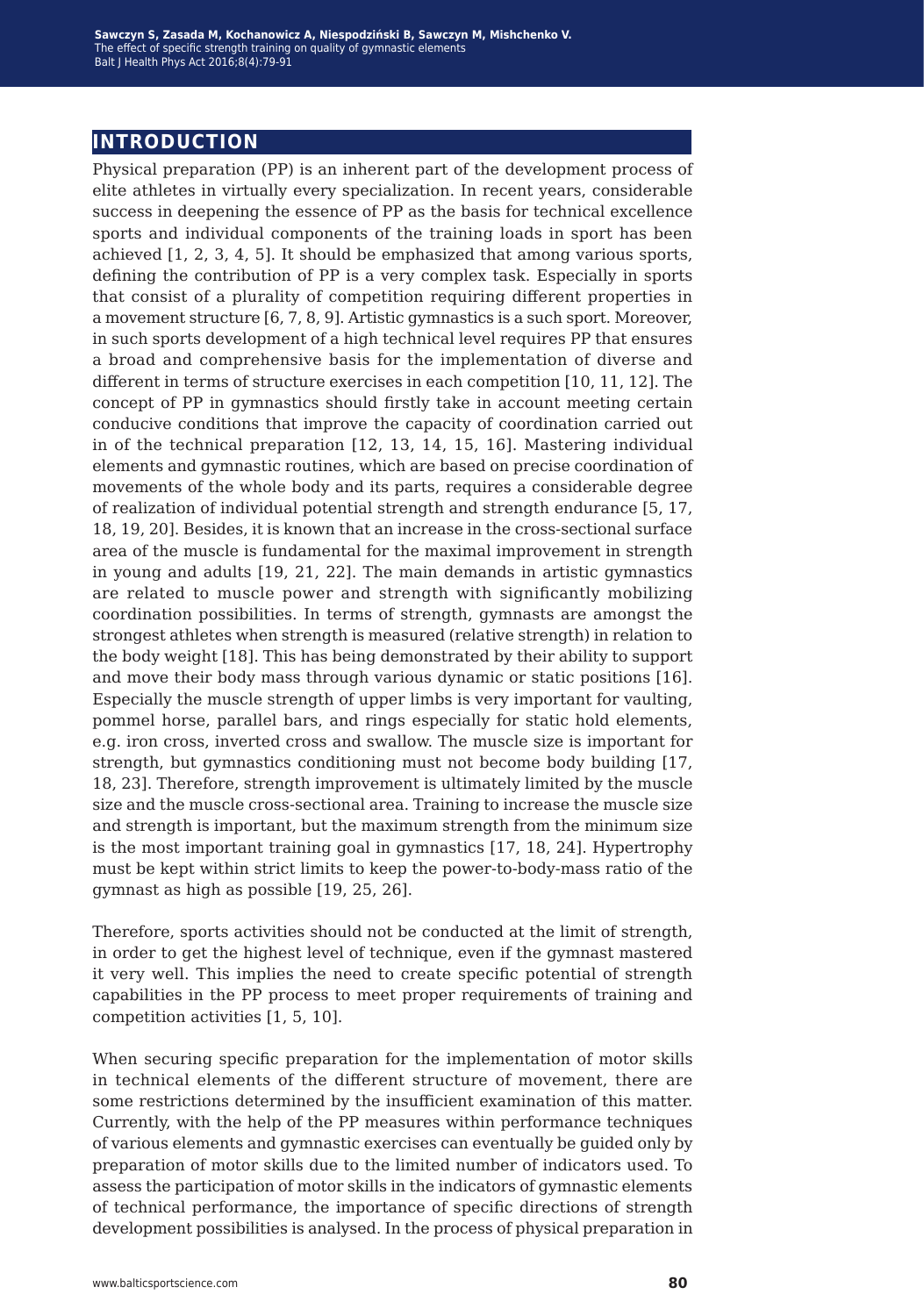gymnastics, achieving the necessary level of strength abilities can be realized, provided that the proper measures affecting the necessary level of each type of ability are taken, which are indicated by specific requirements of exercises included in gymnastic routines. These abilities can be formed only with a high similarity of contents and levels of strength in special preparatory exercises in the training process.

#### **aim**

The aim of the study was to determine the effect of specific strength training on qualitative technical indicators of gymnastic elements in young gymnasts.

## **methods**

### **participants and study organization**

24 young male gymnasts aged 12-13 years  $(n = 11)$  and 13-15  $(n = 13)$ years participated in the study. They were multiple medallists in gymnastic competitions. Each gymnast had 5–8 years of training experience, and they all initially trained according to a similar PP program. More details about both groups of gymnasts participating in the study are presented in the description of the organization of the research.

The study included athletes from the University Sports Association at Gdansk University of Physical Education and Sport. In addition, part of the research was conducted at the University of Physical Culture and Sports in Kiev. The study aimed to determine the effect of specific training of different characteristics of strength abilities on the quality of selected exercises in gymnastics. This was applied to gymnastic exercises, in which there is an increased demand for specific strength capabilities. Therefore, the study consisted of four parts. In each part, individual gymnastic elements and their strength determinants were evaluated. The description of each part is presented individually further in this section.

Expert evaluation (judges' score) of each exercise was made by three judges at the national level using a scale of 1 to 5 points [15, 27]. The final result of the performance was the average rating of three judges.

#### **hanging scale rearways on the rings**

We evaluated the importance of correction of strength capabilities by using the program of specific strength training for the quality of performance of hanging scale rearways (back lever) on the rings. To learn such an exercise, a sufficient level of isometric strength is necessary. For this purpose a group of young gymnast aged  $12-13$  years ( $n = 11$ ) implemented a program of specific strength training for 4 weeks (8 training sessions) [5, 17, 18]. One of the main exercises was similar in the structure of movement to this essential element. The execution of this exercise was as follows: gymnasts lied prone on a gymnastic bench with arms arranged along the body. The bench was set under a device for weight training with a suspended load on the pulley lines. The participant grabbed the lines and lowering his arms raised the suspended weight simultaneously elevating legs and maintaining such a position for 4-8 s. The load was about 34 of the maximum force required to adopt such a position, and amounted from 3 to 7 kg. In each of the eight training sessions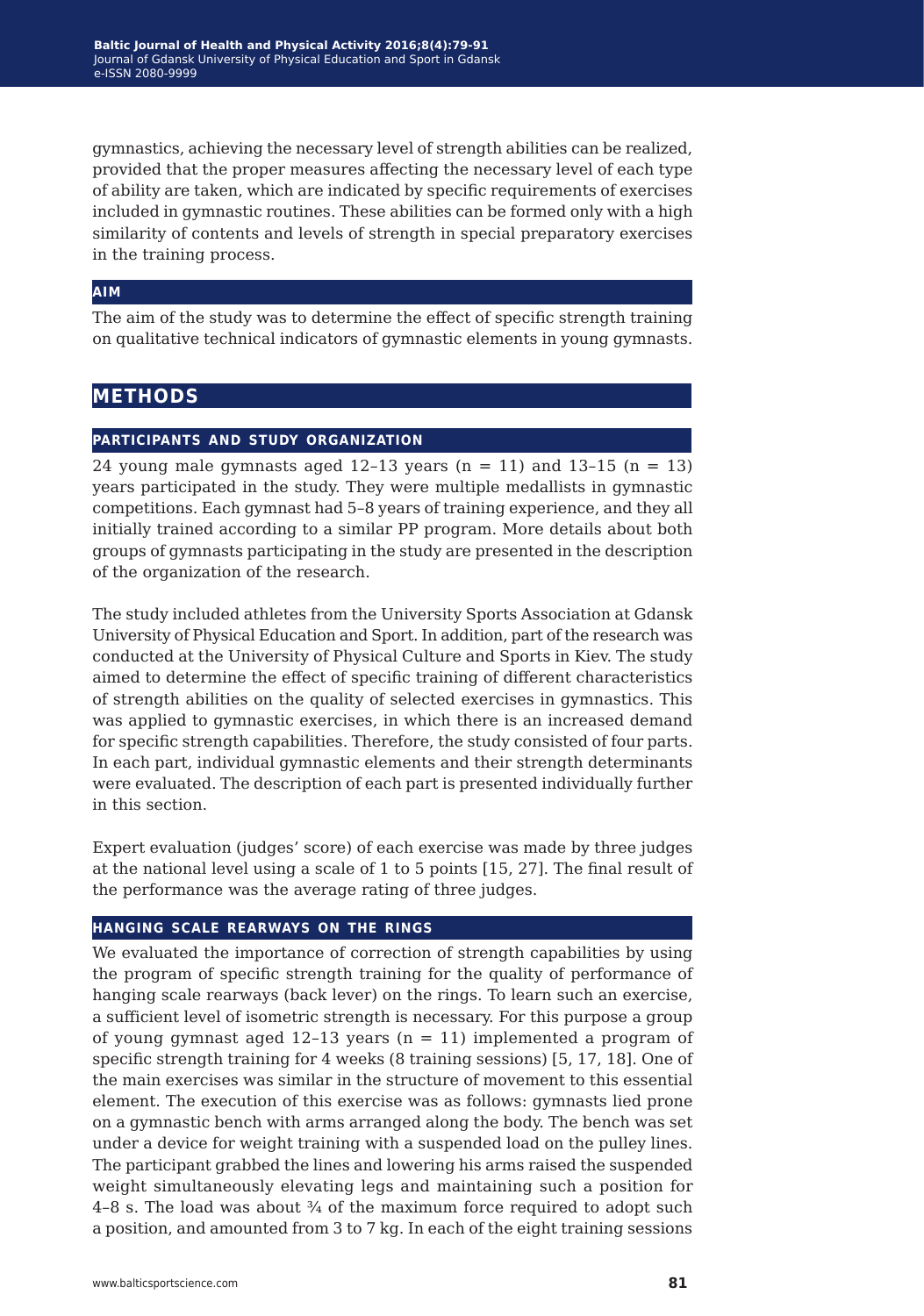about 3–5 attempts in two series with small rest time were performed (7–15 s). The assessment of the strength level of the involved muscle groups was evaluated as well.

#### **iron cross on still rings**

We also evaluated the importance of static strength endurance needed to perform a quality iron cross on still rings. We compared the performance of the two groups of young gymnasts aged  $14-15$  years ( $n = 10$ ). Initially, all participants underwent a similar strength preparation program. Grouping was based on the ability to perform the iron cross on still rings, and the relative strength value (normalized by body weight) was also evaluated. The first group included athletes who could perform this element (group  $1 - n = 4$ ), while the second group did not have this skill (group  $2 - n = 6$ ).

#### **uprise backward to handstand on the rings**

In order to determine the meaning of the effectiveness of different types of preparatory exercises, their impact with an emphasis on strength, speed components (explosive strength) and its slower execution were compared. Two groups of gymnasts aged 13–15 years implemented the following preparatory exercises: (1) on parallel bars – press to handstand with bent arms and the straight trunk with 1/2 toward turn; (2) backward upraise to handstand; (3) on the vaulting box set next to wall bars – a gymnast was lying prone (with contact only with his chest) grabbing the ladder at the height of the chest and performing explosive backward swing of the legs and hold them at full height.

The first group ( $n = 7$ ) performed the mentioned exercises, emphasizing speed components, and the second group  $(n = 6)$  focused their attention on the manifestations of strength with relatively slower execution of movements. Participants performed sets of the mentioned exercises of special PP during 5 weeks of training (17 training units). In both groups, each exercise was performed in 2–4 sets of 2–3 repetitions at different (alternating) order.

Finally, the influence of special preparation on the quality of back uprise to handstand on rings performance as well as on the preparatory exercises was evaluated.

#### **press to handstand**

In the execution of many gymnastic elements it is not possible to designate a sufficient number of factors determining the specific training effects during exercises demanding complex strength. If the structure of the exercise is characterized by relatively individual components, the structural and logical mutual relationship between the factors of priority character should be taken into account. In this case, an example would be the difference in the execution of the press to handstand with straight arms, when in the first phase hips rise is followed by legs and press to handstand with the straight trunk. The differences in their execution clearly affect the character of the relations of strength and their specific technique. To characterize these differences, evaluation of performance (technique) of both types of handstand in a group of 13-15-year-old gymnasts  $(n = 11)$  was evaluated, along with the assessment of the strength level of involved muscle groups.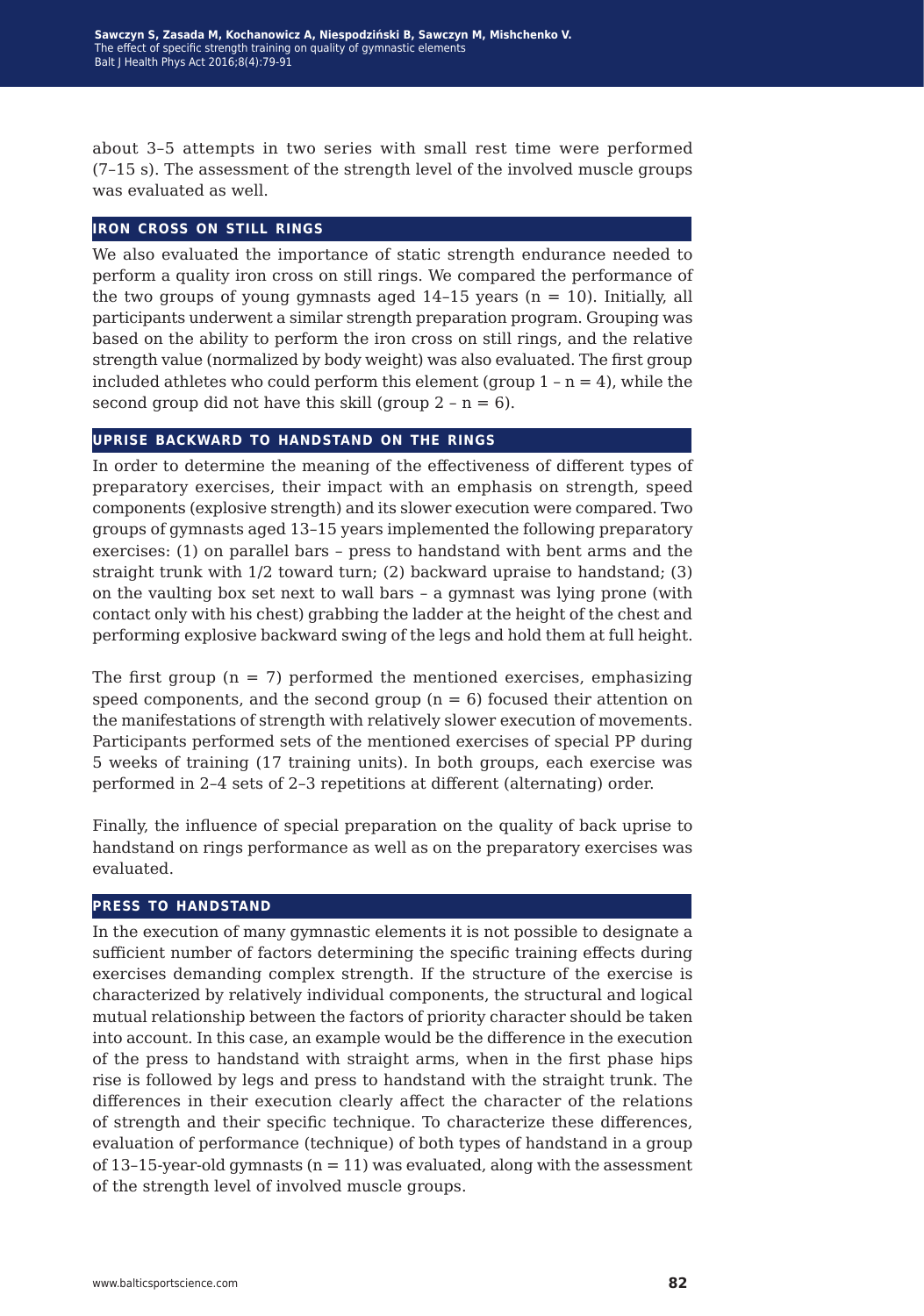#### **back uprise cross on rings**

From the practice of the process of gymnasts' preparation, the greatest physical difficulty is caused by gymnastic elements in which explosive actions (movements) rapidly change into static positions, requiring large muscle tone. To test the significance of a high level of specialization to adapt to the specific nature of changes in levels of muscle work, a number of (8) experimental training units were performed. In this respect, we evaluated the execution quality of back uprise cross on rings. This part of the study was conducted in two groups of gymnasts aged 13-15 years. The first group  $(n = 5)$ , in a series of special 4-week training, implemented a special program of exercises focused on explosive force preparation. The second group  $(n = 6)$  primarily implemented exercises whose aim was to develop muscle strength of the arms and the shoulder girdle in a static load as well as exercises developing static strength endurance. In this analysis the relative strength value (normalized by body weight) was also evaluated.

After observation of the world's elite gymnasts in several European, National, and World Championships events, it was shown [18] that elite gymnasts have accented the usage of the following muscles: elbow extensors (movement: straightening the elbow joint; typical exercise: bar dips or handstand push-ups); shoulder (hyper-) flexors (movement: lifting the arms above and behind the head; typical exercise: press to handstand); sternoclavicular joint elevators and depressors (movement: lifting or pushing down the shoulders and arms; typical exercise: straight arm lat pulldowns or incline bench press); hip extensors (movement: kicking the thigh back; typical exercise: cast to handstand); shoulder extensors (movement: pushing the arms down and behind the back; typical exercise: Manna).

In addition, the male gymnast must have hypertrophied: shoulder adductors and horizontal adductors (movement: end of front giant in rings, cross; typical exercise: flys); elbow flexors (movement: bending the elbows; typical exercise: initial pull up to Asarjian on rings). Many of the muscles that participate in these movements also participate in other movements important for technically perfect gymnastics, for example by stabilizing joints (stabilizers).

#### **dynamometric analysis**

In gymnastics considerable emphasis in selection of tests of specific motor skills are those which enable an assessment of different types of strength abilities. Indicators of maximum static (isometric Fmax peak) and dynamic (peak of force) strength was established on the basis of the Ergo Meter and Ergo Power dynamometric system (Globus, Italy) according to Bosco [28]. The Ergo System consists of a powerful central unit, which enables interfacing different modules in order to create personalized assessment in sports fields. An isometric dynamometer was used in order to measure the maximum isometric force of the body by means of an electronic sensor. Data coming from the transducer allow quantifying and representing the average and the peak force movement parameters. The dynamic force assessment enabled evaluating a peak of force achievement, rebuilding the natural pattern of muscular activation in the special type of dynamic work of athletes, as prescribed by Bosko [28] and designated earlier by Menkhin [1], Zasada [5] and Sawczyn et al. [29].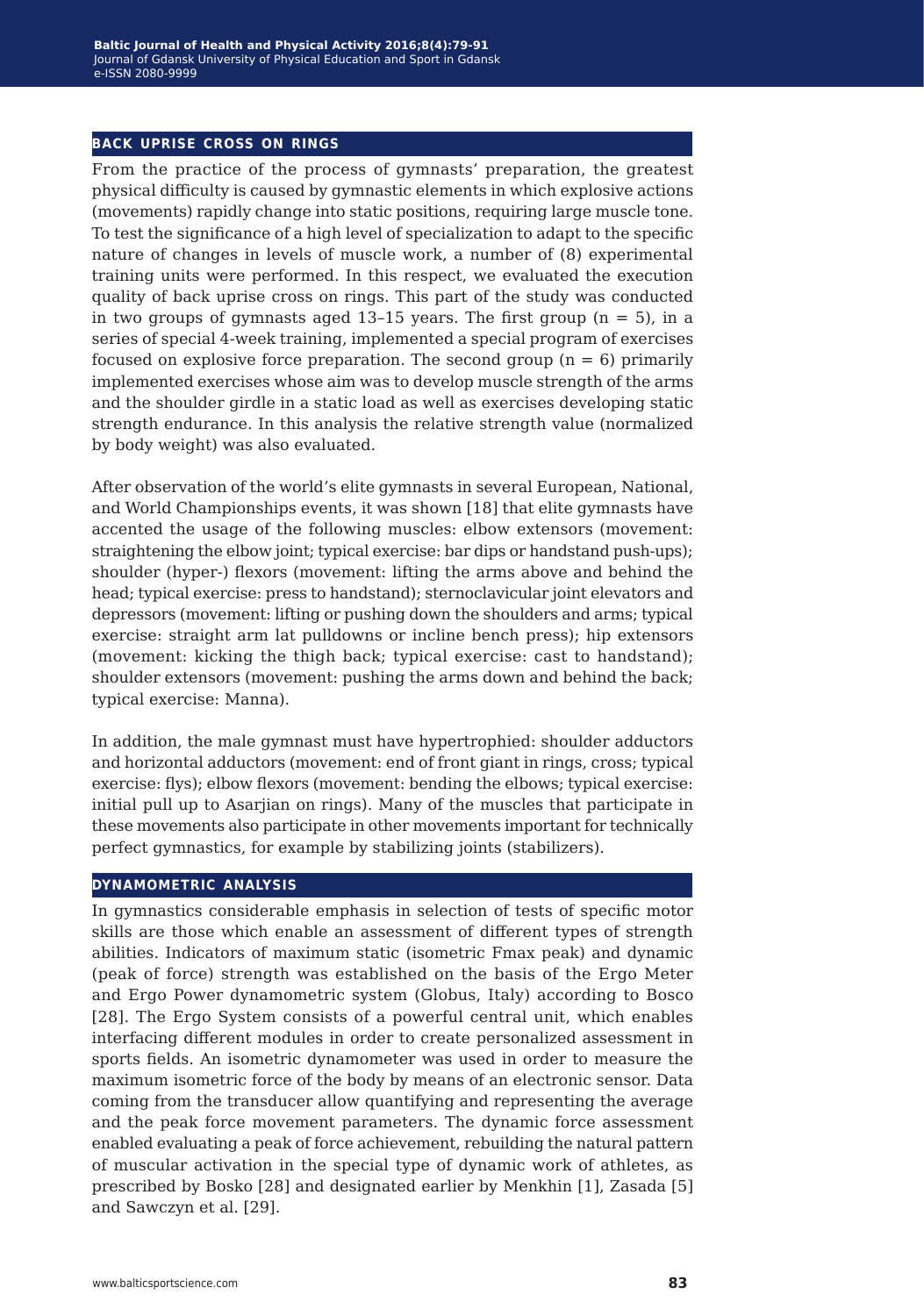The maximum values of three measurements were used for analysis. Strength endurance measurements were carried out on the basis of holding time of isometric effort.

## **statistical analysis**

Research material was analysed using "Statistica 5.0 PL" package. Research material was analysed using t-student test. The significance of tests was considered at  $p \le 0.05$ . According with the objectives, authors attempted to describe and interpret a relationship between variables describing strength and the quality of technical performance of gymnastic exercises. For this purpose Pearson's correlation coefficient, which is used to quantify the linear relationship between various parameters, was used. In the study the characteristics increments of strength and the score for the execution of exercises were analysed. One of the directions of the analysis was to check the informative value of tests used for the assessment of indicators of strength in gymnasts of all ages and levels of qualifications. In this analysis, the data of previous studies was used [1, 2, 3]. The level of informative value of trials and strength testing in relation to gymnastic elements was assessed based on empirical criteria and logically structured knowledge.

## **results**

#### **hanging scale rearways on rings**

In the first part of the study the impact of special strength preparation (4-week strength training) on the quality of execution of hanging scale rearways on rings was evaluated. The study results for this experiment are shown in Table 1.

Table 1. Indicators of increase in the technical level of performing hanging scale rearways on still rings (judges' score) and the strength capabilities of the muscle groups involved in its execution (after a 4-week program of special strength training) in adolescent gymnasts aged  $12-13$  years (n = 11)

|                        | Variables and indicators                         | <b>Baseline</b><br>mean $\pm$ SD | After training<br>mean $\pm$ SD |
|------------------------|--------------------------------------------------|----------------------------------|---------------------------------|
| Hanging scale rearways | score [points]                                   | $1.65 \pm 0.21*$                 | $2.35 \pm 0.38^*$               |
|                        | holding time of the maximal force [s]            | $3.75 \pm 0.90*$                 | $5.75 \pm 1.41^*$               |
| Arms flexors           | relative strength (normalized to<br>body weight) | $0.39 \pm 0.03*$                 | $0.49 \pm 0.04^*$               |
|                        | holding time of the maximal force                | $1.19 \pm 0.64*$                 | $3.44 \pm 0.72$ <sup>*</sup>    |
| Trunk extensors        | relative strength (normalized to<br>body weight) | $1.89 \pm 0.09*$                 | $2.15 \pm 0.07$ <sup>*</sup>    |
|                        | holding time of the maximal force                | $20.4 \pm 3.7*$                  | $26.9 \pm 5.2^*$                |
| Hips extensors         | relative strength (normalized to<br>body weight) | $0.27 \pm 0.07$                  | $0.34 \pm 0.09$                 |
|                        | holding time of the maximal force                | $1.38 \pm 0.17*$                 | $3.01 \pm 0.21^*$               |

\* Significant differences between baseline and afterwards at  $p \leq 0.05$ .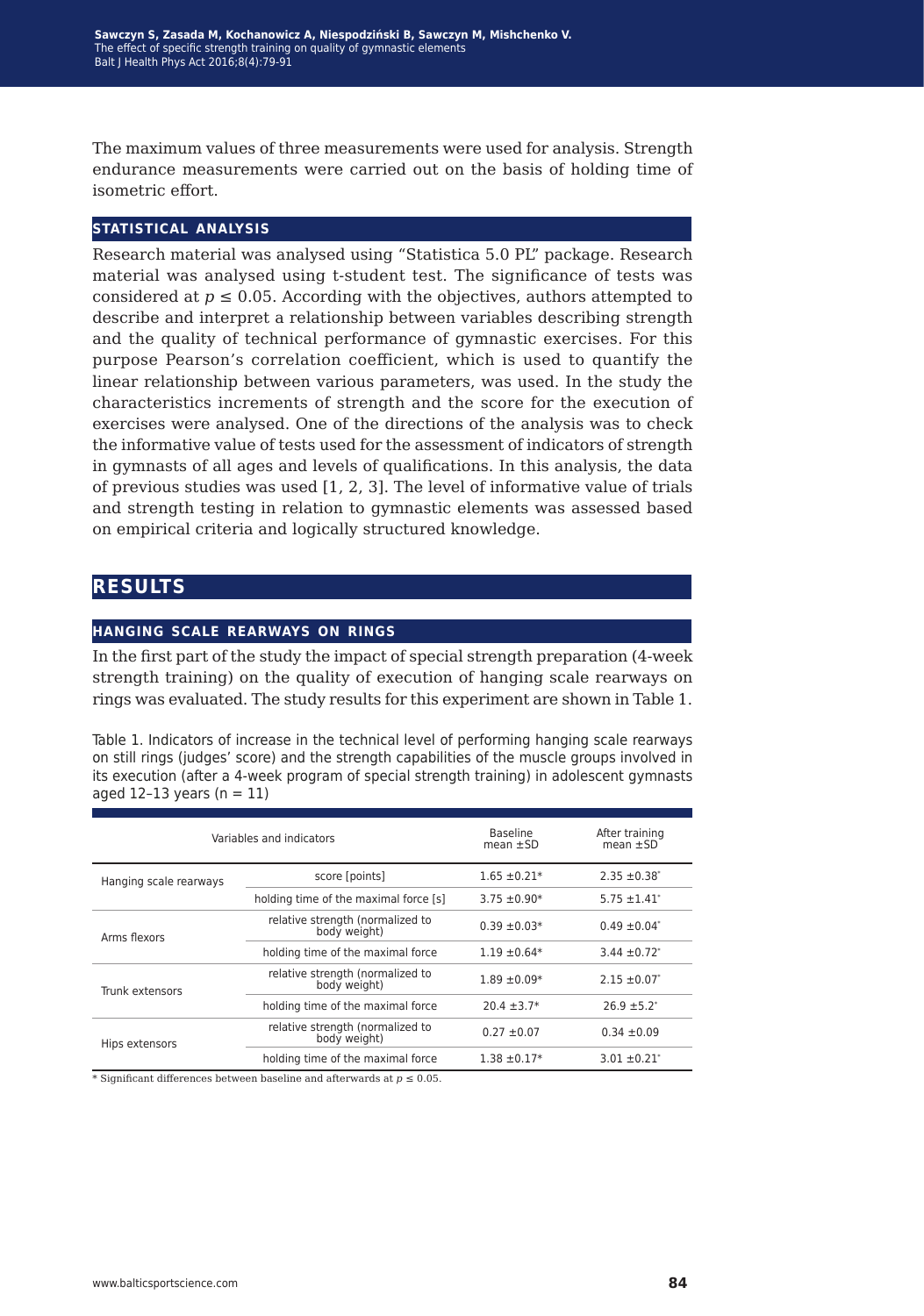As results of strength training show, a significant increase in the relative muscle strength of arms flexor, torso and hip extensors can be noticed. It should be noted that the largest increase was observed in the holding time of maximum effort of the involved muscle groups. The impact of the training program was even more marked in the increase in indices of the quality of performance of hanging scale rearways on still rings and its maximum holding time. Therefore, a significant increase in both muscle strength and their static strength endurance were observed. This pattern refers to the muscles of the upper limbs, the latissimus dorsi muscle and trunk flexors and static strength of hip extensors.

Correlation analysis between an improvement in the technique performance (judge score) and its holding time in relation to the increase in strength indicators shows that the assessment is highly related to the static strength endurance, as the sum of all holding times of the maximal force in respective muscle groups ( $r = 0.69$  at  $p \le 0.05$ ).

#### **iron cross on still rings**

In order to determine the effect of the level of development of static strength endurance to perform iron cross, the results obtained by the two groups of adolescent gymnasts aged 14–15 year were compared. The characteristics of the numerical analysis are shown in Table 2.

Table 2. Impact of the development level of static strength endurance on the quality and holding time of iron cross on still rings including the relative strength level in two groups of young gymnasts (mean ± SD)

| Gymnastic groups                                                                        | Relative strength<br>(normalized to body<br>weight) | Assessment of the level of<br>static strength endurance<br>(iron cross on still rings) |                  |  |
|-----------------------------------------------------------------------------------------|-----------------------------------------------------|----------------------------------------------------------------------------------------|------------------|--|
|                                                                                         |                                                     | judges' score [points]                                                                 | holding time [s] |  |
| Group $1$ – able to properly perform<br>the iron cross ( $n = 4$ )<br>$0.897 \pm 0.151$ |                                                     | $4.38 \pm 0.38^*$                                                                      | $7.98 + 1.94$    |  |
| Group 2 - unable to properly per-<br>form the iron cross ( $n = 6$ )                    | $0.817 \pm 0.022$                                   | $1.65 \pm 0.46*$                                                                       | $5.47 \pm 2.13$  |  |

\* Significant differences at  $p \le 0.05$ .

The data show that in the absence of differences in the relative strength (0.897  $\pm 0.151$  and  $0.817 \pm 0.022$ ) the differences in strength endurance (holding time of the maximal force:  $7.98 \pm 1.94$  and  $5.47 \pm 2.13$  s) are minor and insignificant. In contrast, significant differences between groups, in favour of the first group were observed in the case of the quality of execution (judges' score)  $-$  at  $p \le 0.05$ . In addition, the obtained data testify that the level of relative muscle strength is not the only determinant of the performance of the power element, iron cross on still rings.

#### **back uprise to handstand on rings**

Correlation between an increase in the quality values of back uprise to handstand on rings and preparatory exercises obtained after a series of special strength training are shown in Table 3.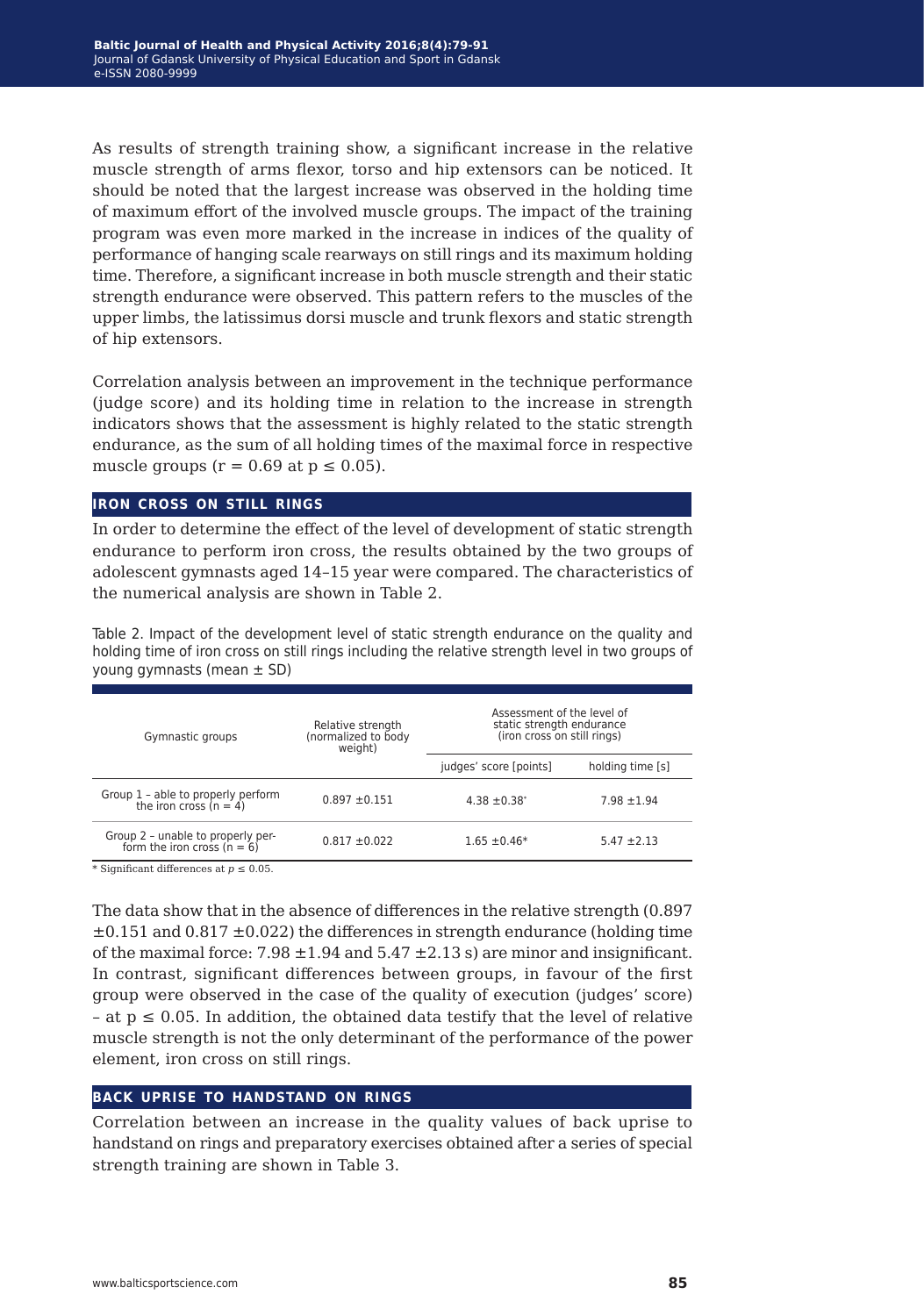Table 3. Indicators of an increase in the score for back uprise to handstand on rings and applied preparatory exercises after 5 weeks of strength oriented training in 13–15 years gymnasts (mean  $\pm$  SD)

|                                        | Back uprise to handstand<br>on rings | Preparatory exercises        |                 |                              |  |
|----------------------------------------|--------------------------------------|------------------------------|-----------------|------------------------------|--|
| Gymnastic groups                       |                                      |                              |                 |                              |  |
| Group $1(n = 7)$<br>explosive strength | $1.95 \pm 0.17**$                    | $1.34 \pm 0.12$ <sup>*</sup> | $0.75 \pm 0.06$ | $0.98 \pm 0.07$ <sup>*</sup> |  |
| oriented                               |                                      | $r = 0.63^*$                 | $r = 0.52$      | $r = 0.59^*$                 |  |
| Group 2 ( $n = 6$ ) static             | $1.02 \pm 0.19**$                    | $0.93 \pm 0.08^*$            | $0.57 \pm 0.04$ | $0.57 \pm 0.05^*$            |  |
| strength oriented                      |                                      | $r = 0.50^*$                 | $r = 0.41$      | $r = 0.48$                   |  |

Significance of correlation at  $*p \leq 0.05$ ; r – Pearson's correlation coefficient; 1 – press to handstand with bent arms and straight trunk with 1/2 toward turn; 2 back uprise to handstand; 3 – on the vaulting box set next to the wall bars – a gymnast was lying prone grabbing the ladder at the height of the chest and performing explosive backward swing of the legs and hold them at the full height.

It has been shown that application of special preparatory exercises in training resulted in an increase in the quality of performing back uprise to handstand on rings in both studied groups as well as in their technical quality of special preparatory exercises.

It should be noted that in results of comparative analysis, level of increase in the quality of the main exercise was found significantly higher in group 1.

#### **press to handstand**

Pearson's correlation coefficient between the performance quality of two forms of press to handstand and the strength indicators of the involved muscle groups in these exercises are shown in Table 4.

Table 4. Correlation of the performance quality (score) of two forms of press to handstand and strength indicators of the involved muscle groups

|                                                        | Strength indicators of the involved muscle groups |          |                                                |                                           |  |
|--------------------------------------------------------|---------------------------------------------------|----------|------------------------------------------------|-------------------------------------------|--|
| Quality score of exercises                             | trunk extensors<br>hips extensors                 |          | shoulder flexors<br>(movement of<br>the trunk) | shoulder flexors<br>(movement of<br>arms) |  |
| Press to handstand with straight<br>arms and bent body | $0.623*$                                          | 0.502    | 0.348                                          | 0.217                                     |  |
| Press to handstand with bent<br>arms and straight body | 0.355                                             | $0.857*$ | 0.335                                          | 0.104                                     |  |

\* Significance of correlation at  $p \leq 0.05$ .

As Table 4 shows, the quality of performance of both types of handstand depends on an adequate level of strength capabilities. During the execution of the press to handstand with straight arms and bent body, the quality of performance was significantly related to strength indicators of trunk extensors, while the relationship with strength indicators of other muscle groups was insignificant. On the other hand, the quality of press to handstand with bent arms and straight body was determined by a significant high level of strength of the hip extensor muscles. The analysis showed that for the proper implementation of each of these types of elements not only a clearly defined group of skeletal muscles is used, but also some of their individual special capabilities.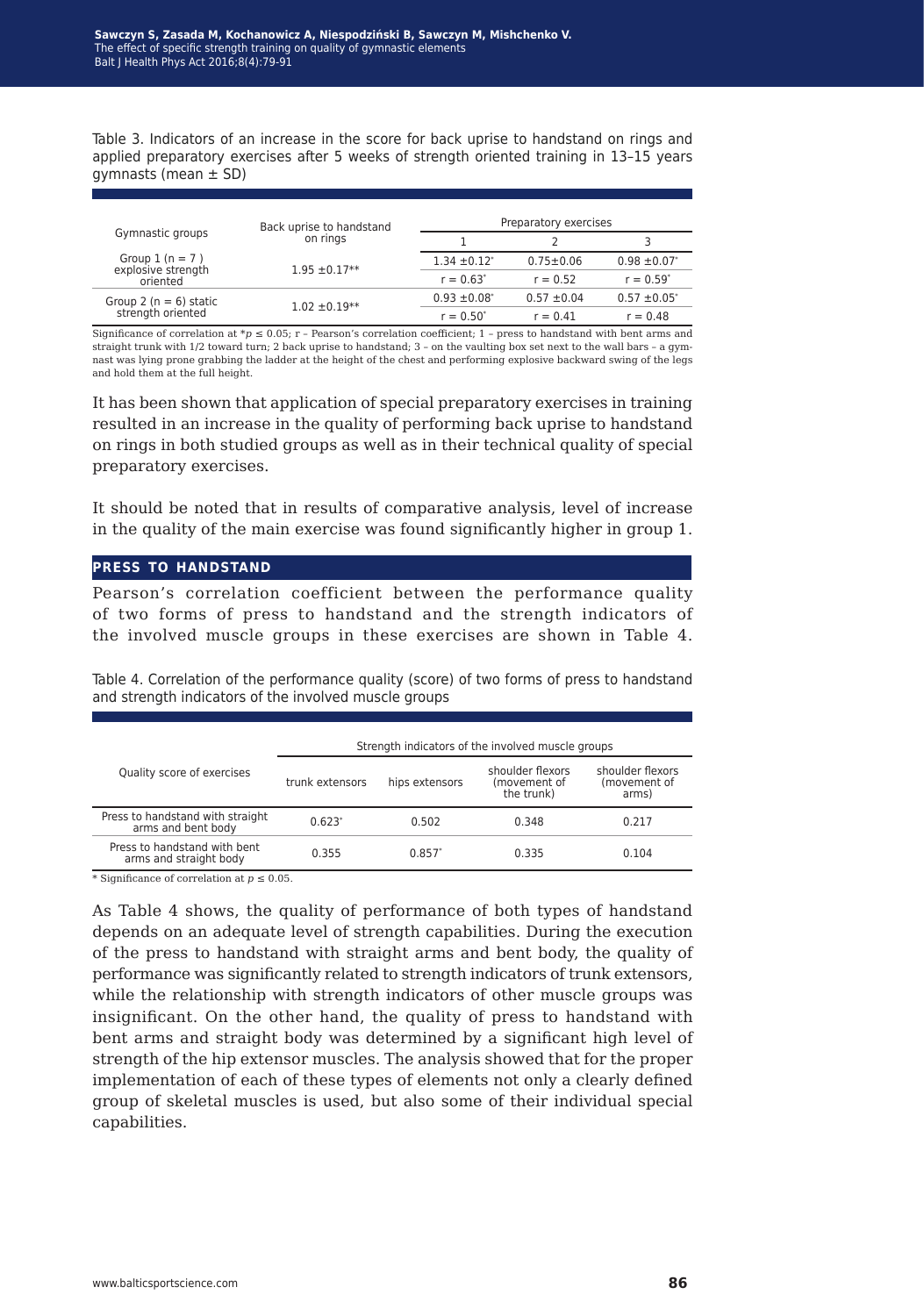#### **back uprise to cross on rings**

In order to determine the effect of the specialized strength training on the ability of transition from dynamic gymnastic elements into static ones, the quality of back uprise to handstand on rings before and after implementing two forms (explosive or static) of exercises were evaluated. Results are shown in Table 5.

Table 5. Influence of training consisting of specialized exercises directed at explosive (group 1) and static (group 2) strength on the quality of back uprise to handstand on rings in gymnasts aged 13–15 years (mean ±SD)

| Measurement               | Group $1(n = 5)$ |                                            |                      |                 | Group 2 ( $n = 6$ )                        |                      |  |
|---------------------------|------------------|--------------------------------------------|----------------------|-----------------|--------------------------------------------|----------------------|--|
|                           | body<br>weight   | strength<br>(normalized to<br>body weight) | increase<br>in score | body weight     | strength<br>(normalized to<br>body weight) | increase<br>in score |  |
| Baseline level            | $56.3 \pm 1.2$   | $83.2 \pm 3.1$<br>(1.48)                   | $\Omega$             | $57.8 \pm 1.00$ | $78.0 \pm 3.1$<br>(1.35)                   | 0                    |  |
| After special<br>training | $56.2 \pm 1.1$   | $85.1 \pm 3.3$<br>(1.51)                   | $3.6 \pm 0.4*$       | $57.9 \pm 0.9$  | $85.4 \pm 2.0$<br>(1.47)                   | $1.2 \pm 0.2*$       |  |

\* Significant differences between baseline and after at  $p \le 0.05$ .

Higher mean quality results in learning back uprise to handstand on rings were achieved in gymnasts from the first group, who during the observation period implemented explosive exercises. The obtained intergroup difference was significant. At the same time, it must be noted that there was no significant increase in the relative muscle strength. Gymnasts in the second group, with static strength training, had a greater increase in both the relative muscle strength and static strength endurance. In this case preparation which was aimed both at the development of a rapid production of static muscle tension and at increasing its ability to quickly process the different levels of activity of muscle work gave the best results in this regard.

## **discussion**

The study evaluated an influence of directed training of different characteristics of strength abilities on the quality of chosen gymnastic exercises. These were exercises incorporated in gymnastic routines in the learning of which there is an increased need for specific strength abilities.

Results showed that, to achieve a high technical level, PP should mainly focus on increasing the strength characteristics and the ability to resist specific for the whole body manifestations of fatigue. As shown in previous studies, the technique of execution can be improved not only by an increase in absolute strength, but also by mastering specific strength characteristic corresponding to a specific gymnastic element [4, 9, 13, 15]. This can be done by specialization of dynamic characteristics of muscle tone development and its varieties: intramuscular, intermuscular coordination and economization of the motor units requirement [14, 17, 18, 22]. The existing data primarily indicate the need to improve strength to effectively perform gymnastic elements [6, 14, 17]. Specific data on the importance of quantitative and qualitative characteristics of strength causing an effective and lasting implementation of individual gymnastic elements is very scarce. Usually, there are only general statements, but little on combining strength with the quality of executing gymnastic elements and their combinations [11, 12, 18]. Well-trained 12-year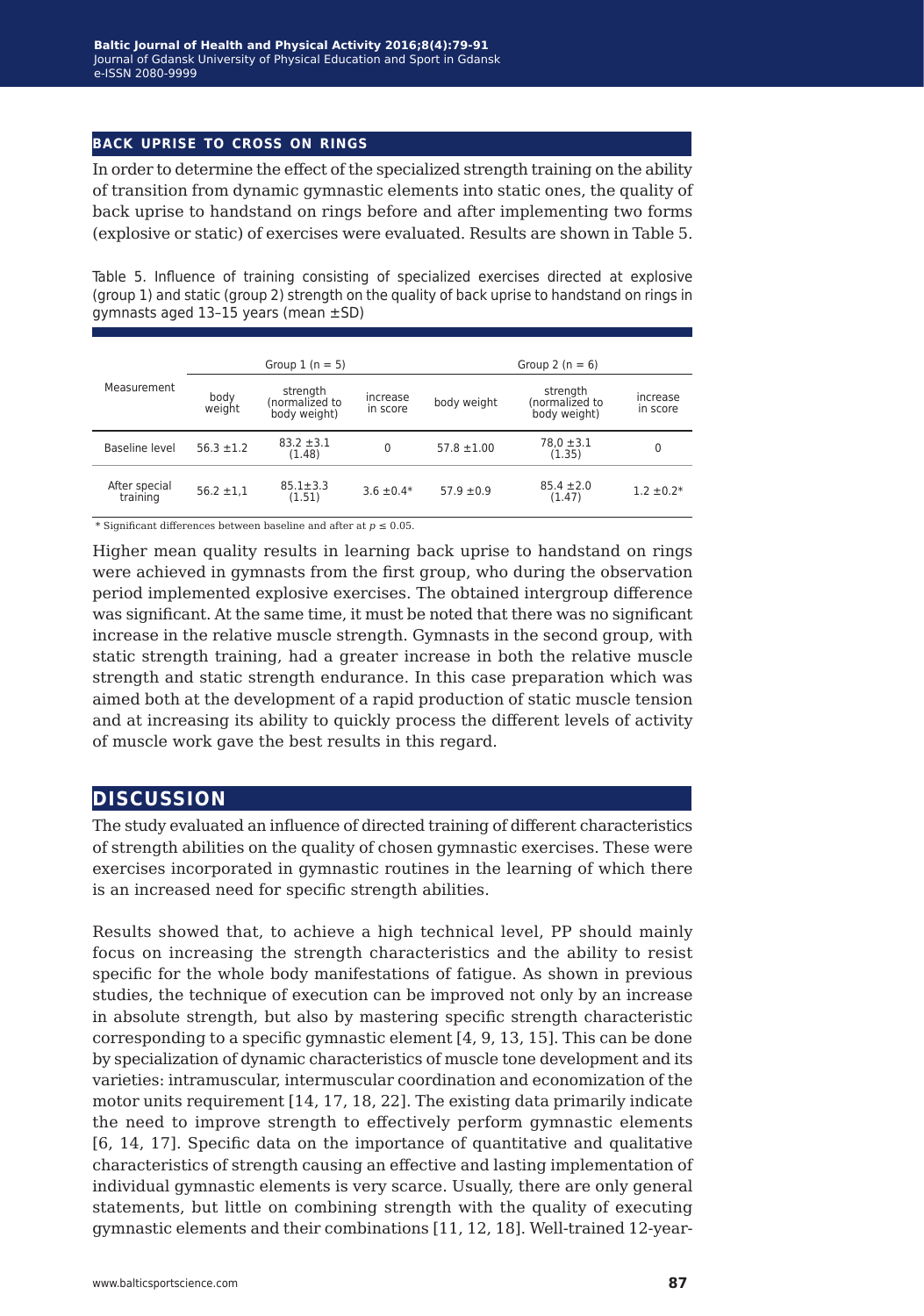old boys commonly show comparatively high values of relative strength. But as teenagers become heavier, their relative strength should decrease. In the case of the pubertal male gymnast, the problem is due to a relative strength that cannot keep up with the increase in body mass due to growing body height [22].

The results indicate that the impact of a specialized training program is largely visible in increased rates of the execution quality of hanging scale rearways on still rings and its maximum holding time. Thus, a significant increase in both muscle strength and the static strength endurance occurs. This pattern applies to the upper limbs muscles, the latissimus dorsi muscle, trunk flexors and static strength endurance of the hip extensors. Judges' scores for the execution quality are clearly dependent on the summary indicator of static strength endurance. This is connected with the fact that for certain strength indicators there is no significant increase in strength. However, in all cases, there is an increase in static strength endurance. These data may indicate the existence of other factors which can raise the level of technique in that gymnastic element.

Results more than enough show that the level of relative muscle strength is not the only determinant of the performance of a strength element, such as iron cross on still rings. The level of relative muscle strength in gymnasts is related to a small extent (it did not reach significance) to the summary indicator of static strength endurance of muscles involved in the execution of this gymnastic element. Results also highlight the importance of the impact of specific static strength endurance for gymnasts' strength capabilities important to perform a number of important and required gymnastic elements.

A high significant relationship between specific characteristics of strength and the execution quality of gymnastic elements during implementation of preparatory exercises at various speeds of execution was observed. This type of impact on technical elements of explosive strength can be seen in gymnastic elements such as: back uprise to handstand on parallel bars. Although the relative efforts are not large, their concentration over time has high requirements for the gymnasts' preparation of explosive strength. During such movements, high requirements are posed, for example, achieving the maximum effort in a very short time of movement (in the range of 10–22 m/s), and this can be seen only at certain times of the movement. In the absence of the possibility to designate a sufficient number of factors determining the specific training effect during learning complex strength movements, the structural and logical mutual relationship between the factors of priority character should be taken into account [9]. Such analysis well illustrates the differences in the nature of the relationship between strength "quality" and result of the technical implementation of movement at a time when the structure of the exercise has relatively independent components.

## **conclusions**

Based on the obtained data, it can be assumed that improvement in highly specialized speed-strength components of motor performance, which are key links of many gymnastic elements and combinations, are a decisive factor of increasing the technical level of their execution. This can be confirmed by the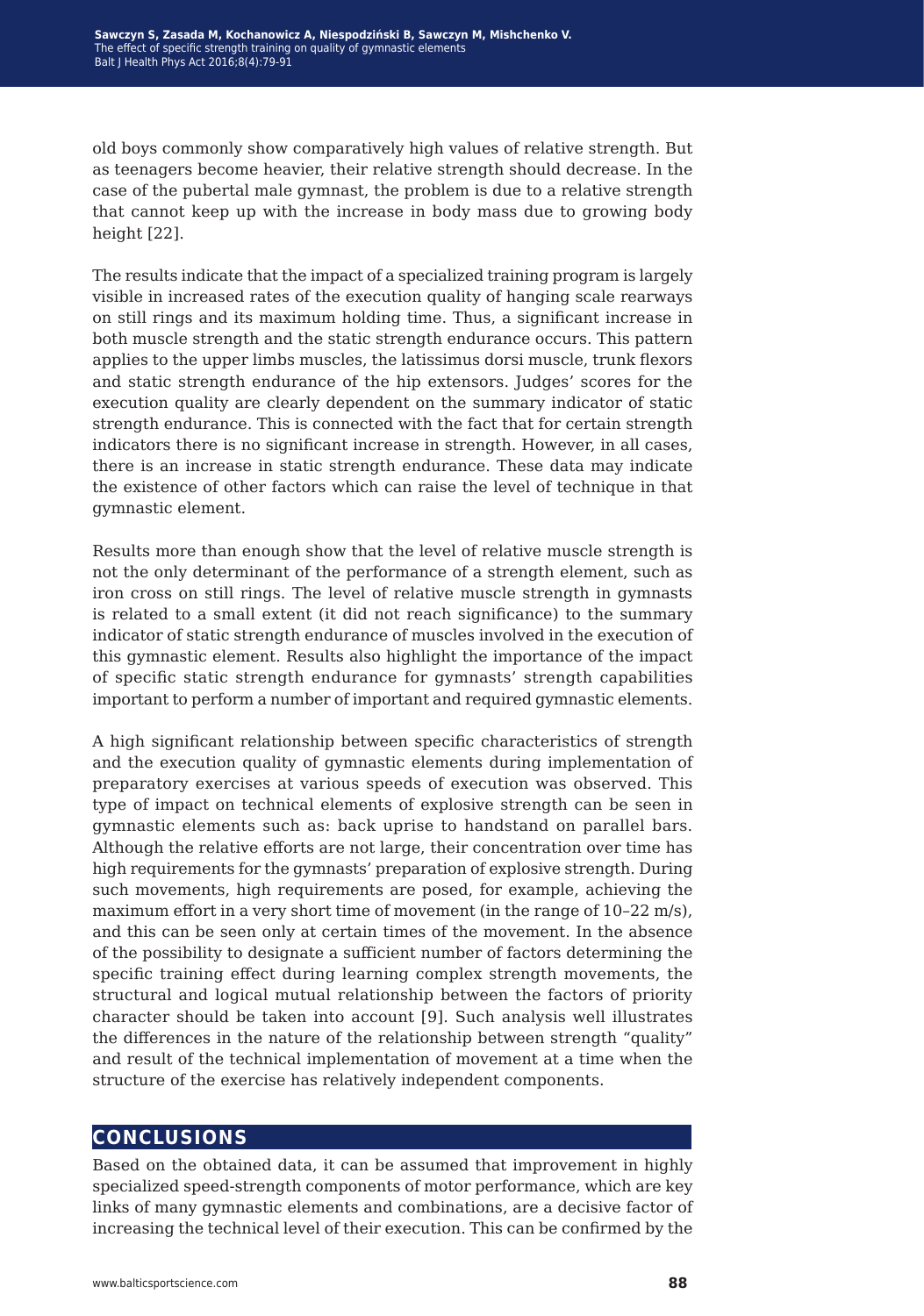highest and statistically significant relationships between the quality increase in auxiliary exercises of PP characterized by the same type of movement components. This proves the thesis that in sport disciplines of complex movement coordination, especially in artistic gymnastics, the basic nature of the movement which takes place during a competition and the auxiliary exercise of PP used for this purpose should be analogous to their strength and speed characteristics.

One of the specific features of gymnastics is that even with the conformity of the characteristics of basic and preparatory exercises, during the implementation of a gymnastic routine, this rule is often not fulfilled. This indicates existence of other necessary factors of a comparable nature that should be included in the determination of the content of specific preparatory exercises within PP. Especially, this concerns the strength potential needed in various body positions. For example, the strength indicators during the execution of back and forward uprise clearly differ.

Conditions in which the quality of components is related with the strength of trunk extensors and with varying levels of other muscle groups create high demands on the specific components of coordination, manifesting in different characteristics of muscle tension and the level of their work. The difficulty of such relationships is especially conditioned by both the speed of static tension developed by major muscle groups and by high ability to change explosive work into static one with high movement compatibility of various parts of the body. Coordinated changes (in a specific moment of gymnastic combinations) of dynamic speed-strength nature of the work from the outgoing to the overcoming, or vice versa, also cause difficulties. Even a small delay or acceleration of such a change could lead to failure of the static posture or the appearance of significant technical errors.

The above results demonstrate a need for a differentiated approach in the selection of specific forms of PP while improving complex strength demanding exercises. For proper implementation of each of the mentioned types of elements not only defined muscle groups are used, but also capabilities of single involved muscle. It is also worth noting that at the time of their execution, an evident change in the level of muscle work takes place. This is a result of permanent changes to the relationship between movements or their feedback and the static body positions. Each of the elements requires a high level of speed-strength capabilities and the ability of their implementation in the form specific to the element.

Results could suggest that such a situation may be related to insufficient mastery of a high-speed level of muscle work at its implementation during transition into static conditions (in the overall execution of the exercise). In this case, only the sufficiently highly specialized strength preparation to different levels of muscle work may be the most effective in learning the exercise. Preparation that is directed both at the development of static strength and quick adjustment of strength levels gives the best results in technical preparation to most exercises and routines. The conducted study clearly indicates guidelines for training programming to achieve designated effects aimed to master the quality of the mentioned gymnastic exercises. It should be noted that taking into account such guidelines in improving many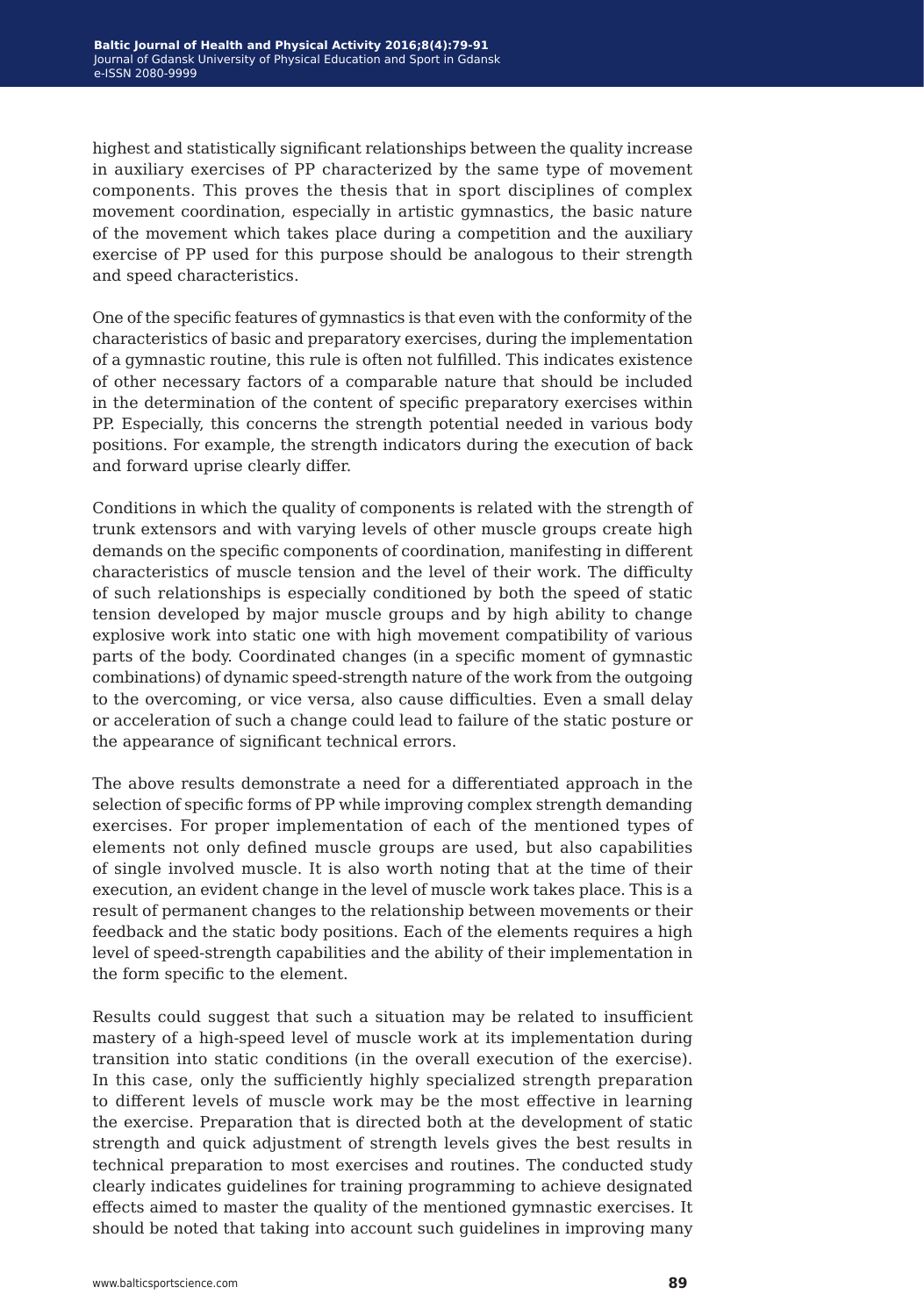other elements, characterized by a similar, complex structure of movement with similar characteristics of usage of various forms of strength activity. may constitute an important part of specialized gymnastic preparation. The observed data also have a direct relationship with the tasks of PP, because they allow for qualitative selection of the most appropriate effective measures in the optimization of their range. They also help determine the necessary levels of development of the basic aspects of motor skills to the tasks of technical preparation. The obtained data provide additional information on the properties of the manifestation of different aspects of motor skills consistent with the specifics of their implementation within the performance techniques of various gymnastic exercises, as well as the determination of functional state and symptoms of fatigue. Analysis of the collected material draws attention to the general regularity of usage of special physical preparation in terms of their priority orientation. It is based on the fact that at different stages of longterm gymnastic training, when gymnastic mastery is developed, specialized development of various groups of forms of motor abilities to their rational interdependence is the basic task of special physical preparation. Special training is necessary to develop strength and power in an athlete sufficient for correct technical performance of skills [30]. Repetition of the skill alone will not guarantee even a minimum level of strength to perform the skill correctly.

The collected data also indicate that the realization of strength abilities of young gymnasts is closely linked to education and improvement of skills and motor habits. Various aspects of strength abilities in gymnasts according to the nature of their content are also characterized by high specificity of their mutual relations.

#### **references**

- [1] Menkhin YV. Methodological bases of physical preparation of gymnasts. Theory and Practice of Physical Culture. 1997;11:26-40.
- [2] Niculescu G. Artistic Gymnastics. Theoretical and Methodical Reference Points. Bucharest: Arvin Press; 2003, 124-126.
- [3] Sawczyn S. Obciążenia treningowe w gimnastyce sportowej w wieloletnim procesie przygotowania [Training loads in artistic gymnastics in many-year preparation process]. Gdańsk: AWFiS; 2000. Polish.
- [4] Zasada M, Sawczyn S, Mishchenko V. Physical and functional preparedness of young gymnasts in long-term training. Kiev: Scientific World; 2006.
- [5] Zasada M. Physical preparedness of gymnasts on different stages of training. Bydgoszcz: UKW; 2008.
- [6] Brooks T. Women's collegiate gymnastics: A multifactorial approach to training and conditioning. Strength Cond J. 2003;25(2):23-37.
- [7] Hraski Z. Fizička priprema gimnastičara. Fitness u vrhunskom sportu [Physical preparation of gymnasts]. Zagreb: Fakultet za fizičku kulturu; 1996, 41-43. Croatian.
- [8] Gerald SG. Championship Gymnastics: Biomechanical Techniques for Shaping Winners. 2nd edition. Wellness Press; 2014.
- [9] Suchilin NG. Formation and perfection of technical mastery in exercises of progressive complication (Dis. Doct. Sci). Moscow; 1989. Russian.
- [10] Arkayev LI, Suchilin NG. Gymnastics: How to create champion. Maidenhead: Meyer a Mayer Sport; 2004.
- [11] Clowes H, Knowlesvol Z. Exploring the effectiveness of pre-performance routines in elite artistic gymnasts: a mixed method investigation. Sci Gymnast J. 2013;5(2):27-40.
- [12] Kochanowicz A, Kochanowicz K, Sawczyn S. Special fitness and the effectiveness of technical preparation in gymnastic vault event in athletes at the directed stage. Balt J Health Phys Act. 2009;1(1):65-72.
- [13] Atilgan OE. The effects of trampoline training on jump, leg strength, static and dynamic balance of boys. Sci Gymn J. 2013;5(2):15-26.
- [14] Jemni M, editor. The science of gymnastics. London-NewYork: Routledge; 2013.
- [15] Smolevsky VM, Gaverdovsky YK. Sport gymnastics. Kiev: Olympic Literature; 1999.
- [16] Werner PH. Teaching Children Gymnastics. Champaign, Ill.: Human Kinetics; 1994.
- [17] Chu DA. Strength Exercise specific to gymnastics. J Strength Cond Res. 1994;8(2):95-102.